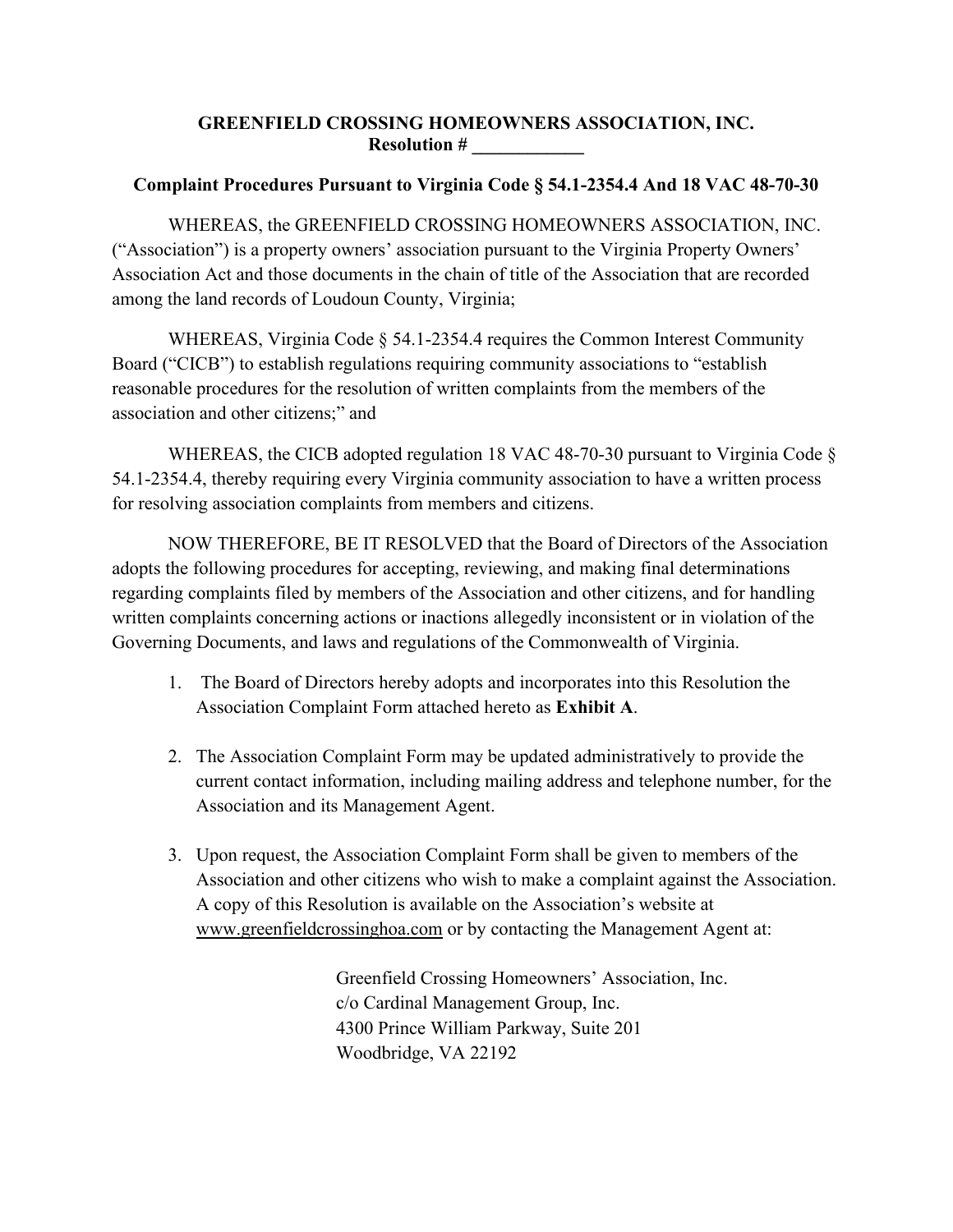Email: [Cardinal@CardinalManagementGroup.com](mailto:Cardinal@CardinalManagementGroup.com) Website: [https://www.cardinalmanagementgroup.com](https://www.cardinalmanagementgroup.com/) Telephone: (703) 569-5797 Fax: (703) 866-3156

- 4. A member or other citizen shall make either or formal written complaint, or an informal complaint pursuant to Section 5 of this Resolution within ninety (90) days of the date of occurrence of the events, transactions, or communications which are the basis for the complaint. For ongoing incidents, the member or citizen must make the complaint within ninety (90) days of the date of the last occurrence of the events, transactions, or communications which are the basis for the complaint.
- 5. If a member or other citizen does not wish to make a formal complaint, the member should submit their questions and concerns directly to the Management Agent via the e-mail or telephone numbers included in this document without using the attached form. When possible, it is encouraged to resolve issues or concerns with the Association through communication with the Board of Directors or the Management Agent prior to initiating a formal complaint. NOTE: An informal complaint will not be subject to the same procedural steps described in this Resolution, but will be addressed in a manner and time at the discretion of the Management Agent and the Board of Directors.
- 6. The Complainant shall submit with the Association Complaint Form all relevant documents that support the complaint and references to applicable statutes, case law, regulations, or governing documents for which they are aware and that pertain to their complaint.
- 7. The Complainant shall submit a fully completed and signed Association Complaint Form, along with all relevant documents via mail, or by electronic transmission (email or fax) to the Management Agent at the contact information included with this Resolution in Section 3.
- 8. Within seven (7) days of receipt of the completed Association Complaint Form, the Association shall provide written acknowledgment of receipt of the Complaint Form to the complainant by hand delivery, registered or certified mail, return receipt requested, or electronic mail provided that the sender retains sufficient proof of delivery. The Management Agent shall retain in the Association's records proof of mailing, delivery, or electronic transmission of the written acknowledgment.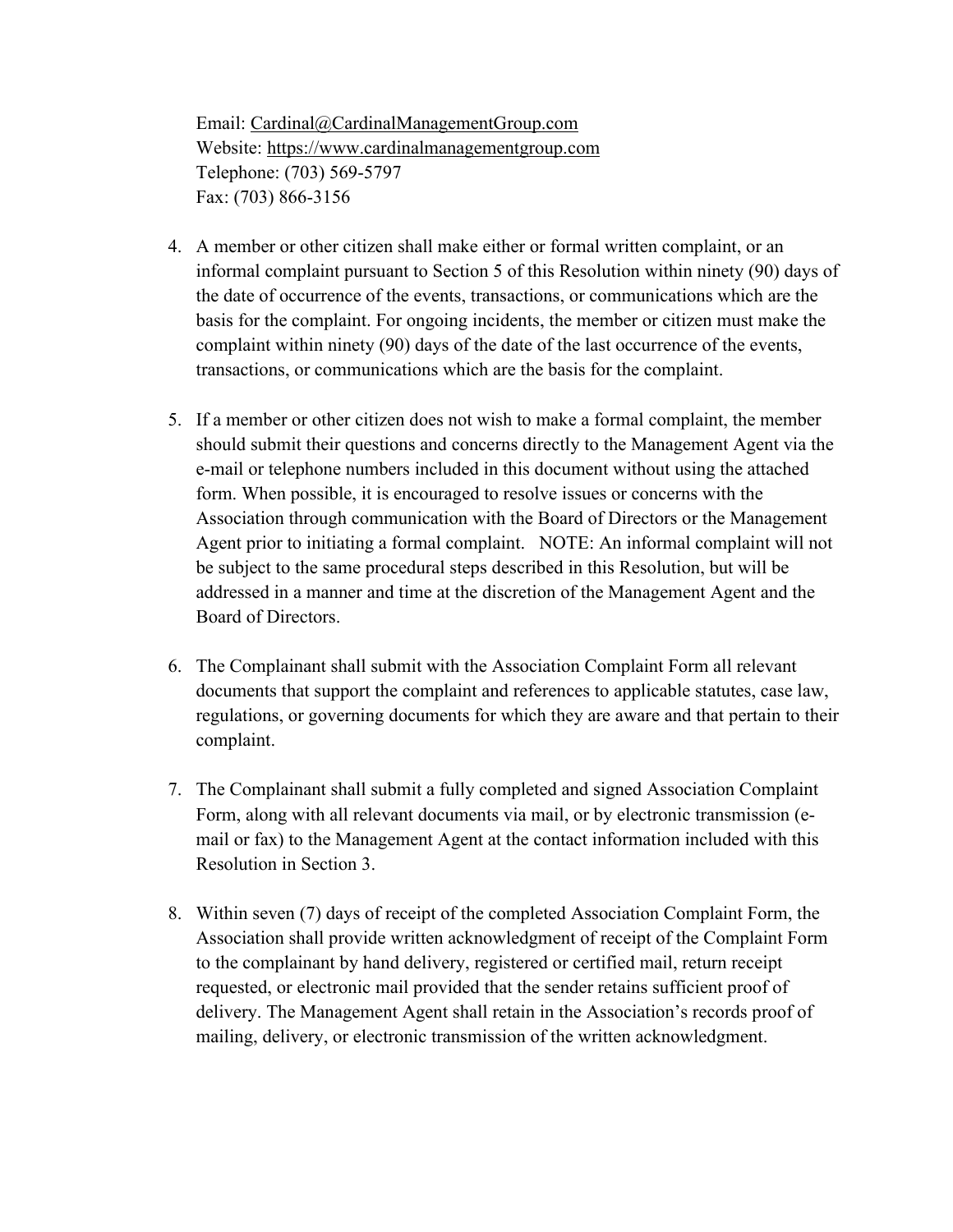- 9. If the Complaint Form contains any of the following errors listed below, the acknowledgement shall include a notice of the errors and a statement that the Complainant shall be required to submit a revised/corrected Association Complaint Form to the Board of Directors through the Management Agent. The errors that will result in a returned Complaint Form are listed below:
	- (a) The Association Complaint Form is missing the information required by this Resolution.
	- (b) The Association Complaint Form contains mere opinion or unsubstantiated allegations.
	- (c) The Association Complaint Form contains allegation or facts relating to more than one complaint.
	- (d) The Association Complaint Form is illegible, unintelligible, or otherwise unreadable.
	- (e) The facts or allegations within the Association Complaint Form do not relate to potential violations of the Governing Documents, or the laws and regulations of the Commonwealth of Virginia relating to common interest communities.
	- (f) The Association Complaint Form requests an action or relief that cannot be accomplished or granted by the Association.
	- (g) The Association Complaint Form duplicates or is substantially similar to a complaint for which the Board of Directors has already issued a Notice of Final Determination.
	- (h) The Association Complaint Form relates to events, transactions or communications that occurred past the ninety (90) day limit to file a complaint. If the member or citizen cannot provide evidence that the Complaint is timely, it will be dismissed.
- 10. The Board of Directors may appoint a director(s) to investigate the complaint and provide a report to the Board of Directors at the next Board of Directors meeting. If the next meeting is less than one (1) month away, the report may be made at the following Board of Directors meeting. The report need not be in writing.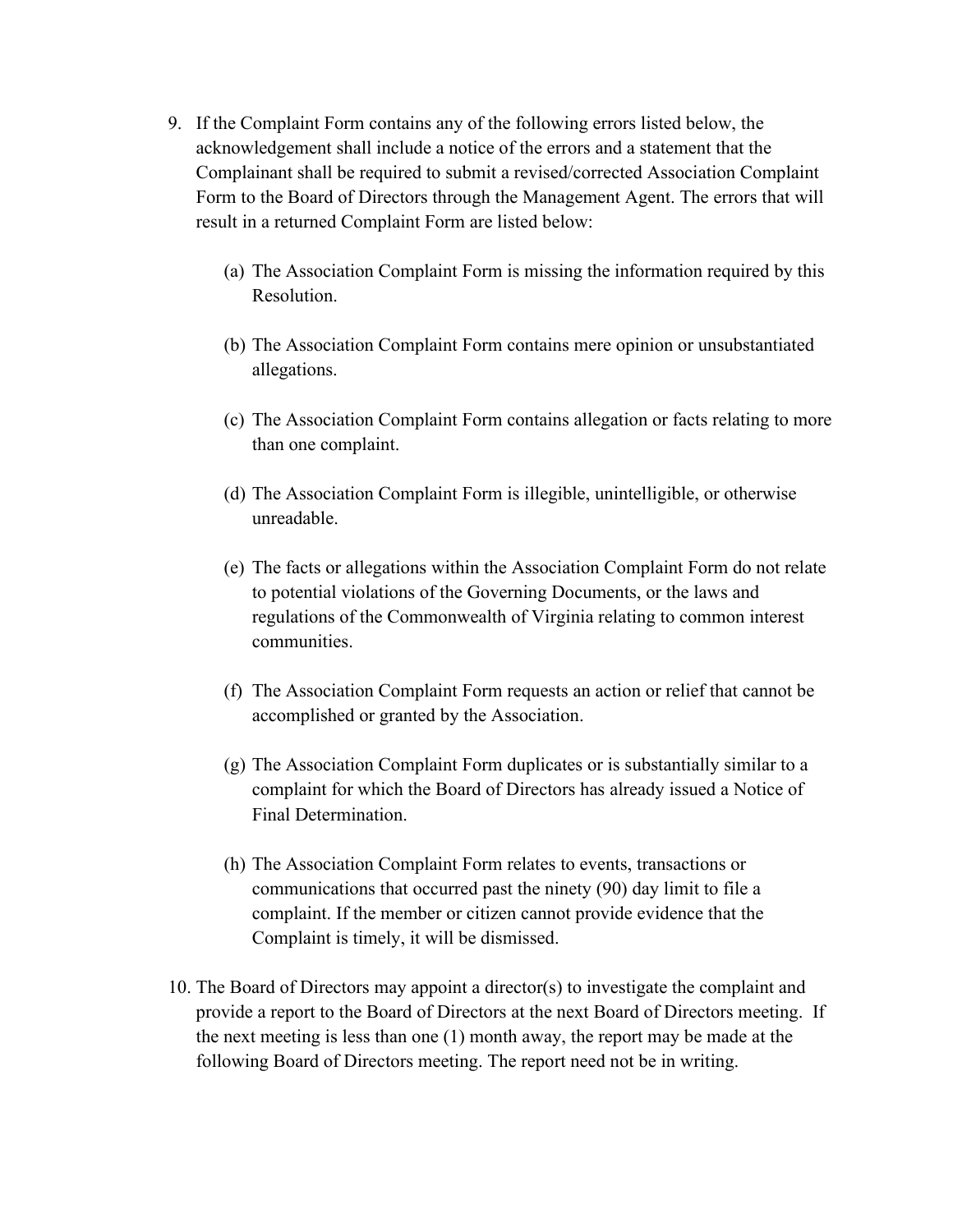- 11. Once the appointed director(s) has provided the Board of Directors with the report, the Board may set a hearing to consider the complaint. The hearing shall not be set later than ninety (90) days from the filing of the Association Complaint Form or the filing of the revised and resubmitted Association Complaint Form.
- 12. The Board of Directors shall provide notice to the Complainant of the date, time, and location of the hearing to consider the complaint by hand delivery, registered or certified mail, return receipt requested, or electronic mail provided that the sender retains sufficient proof of delivery. Notice shall be given at least fourteen (14) days in advance of the hearing. This notice may be combined with the acknowledgement referenced in Section 7.
- 13. At the hearing to consider the complaint, the Board of Directors shall give the Complainant a reasonable amount of time to present his or her argument and any evidence. The Board of Directors may hear from other witnesses and take evidence.
- 14. At the conclusion of the hearing, the Board of Directors may convene in executive session to discuss the matter.
- 15. The Board of Directors shall come out of executive session to vote on the final determination of the complaint. The decision of the Board of Directors shall fall into one of two categories:
	- (a) There is insufficient information to make a final determination and additional information is necessary. A hearing will be rescheduled to review the Association Complaint Form with at least fourteen (14) days advanced notice to the Complainant. If necessary, a written request for additional information will be submitted to the complainant, specifying a deadline by which the information must be received by the Management Agent.
	- (b) A final determination on the complaint shall be rendered, indicating whether the Complaint's requested action or resolution is either approved or denied by the Board of Directors. A final determination may include a decision that no action shall be taken for failure to provide additional information or that no further action is necessary.
- 16. A final decision by the Board of Directors shall not be appealable to the Association.
- 17. Within seven (7) days of the hearing, the Board of Directors shall deliver a Notice of Final Determination of the complaint to the Complainant, dated as of the date of